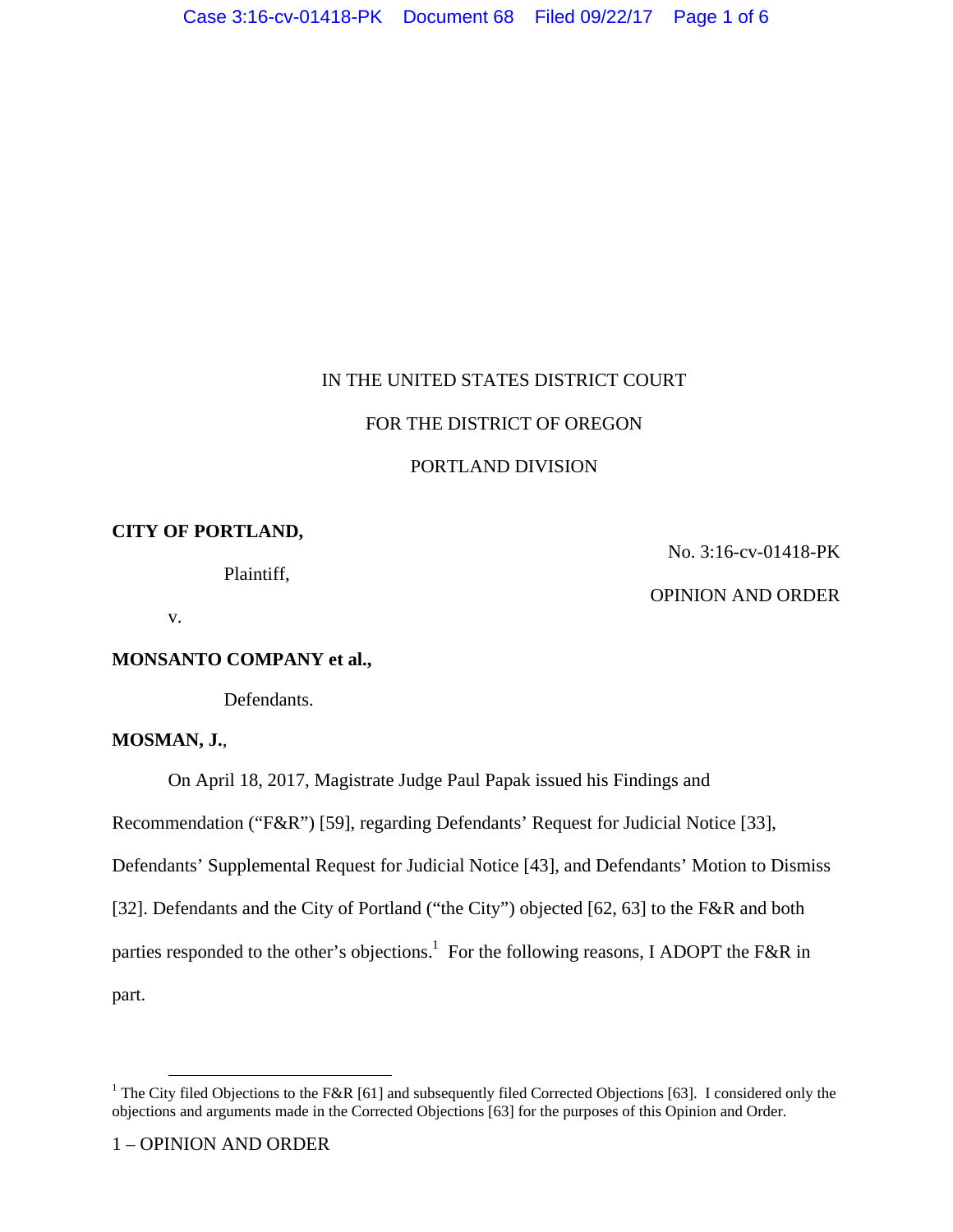### **LEGAL STANDARD**

The magistrate judge makes only recommendations to the court, to which any party may file written objections. The court is not bound by the recommendations of the magistrate judge, but retains responsibility for making the final determination. The court is generally required to make a de novo determination regarding those portions of the report or specified findings or recommendations as to which an objection is made. 28 U.S.C. § 636(b)(1)(C). However, the court is not required to review, de novo or under any other standard, the factual or legal conclusions of the magistrate judge as to those portions of the F&R to which no objections are addressed. *See Thomas v. Arn*, 474 U.S. 140, 149 (1985); *United States v. Reyna-Tapia*, 328 F.3d 1114, 1121 (9th Cir. 2003). While the level of scrutiny with which I am required to review the F&R depends on whether or not objections have been filed, in either case, I am free to accept, reject, or modify any part of the F&R. 28 U.S.C.  $\S$  636(b)(1)(C).

#### **DISCUSSION**

The allegations that the City brings in this case are substantially similar to the allegations that the Port of Portland ("the Port") has brought in 3:17-cv-00015-PK, and Defendants' theories for dismissing the City's claims and the Port's claims are also substantially similar.<sup>2</sup> Judge Papak's findings and recommendations in this case also largely resemble his findings and recommendations from the Port's case. Many of Defendants' Objections to the F&R at issue are the same as the objections Defendants made to Judge Papak's findings and recommendations in the Port's case. As such, my analysis and holdings from my Opinion and Order in the Port's

<sup>&</sup>lt;sup>2</sup> In fact, the City's response to some of Defendants' objections to Judge Papak's F&R in the City's case include direct quotes from Judge Papak's F&R in the Port's case rather than his F&R in the City's case. *See, e.g.*, Resp. to Objections to Findings & Recommendation, *City of Portland v. Monsanto*, 3:16-cv-01418-PK, Dkt. 65, p.17-20 (quoting Judge Papak's F&R from the Port's case). As a general matter, the legal analysis and findings are the same, and I presume the City intends for me to substitute it ("the City") in place of "the Port." However, I caution counsel to be more careful going forward in writing about and properly referencing the Port's case and the City's case.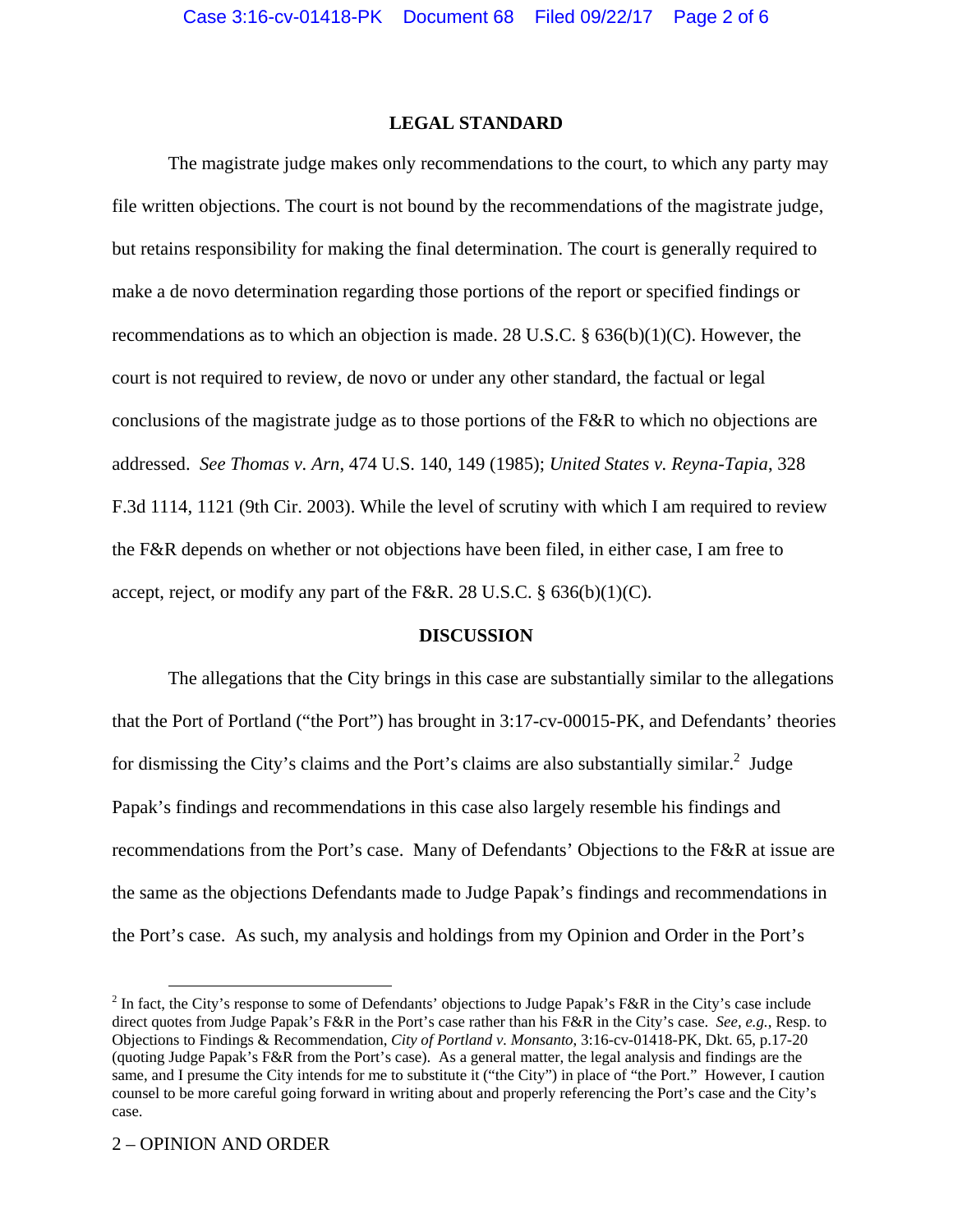## Case 3:16-cv-01418-PK Document 68 Filed 09/22/17 Page 3 of 6

case that adopted Judge Papak's findings and recommendations in part also applies to the objections Defendants raise in this case related to (1) whether the tort claims must be dismissed as untimely under Oregon's statute of repose; (2) whether the tort claims must be construed as product liability civil actions under O.R.S. § 30.905; (3) whether the common law indemnity claim is preempted by CERCLA; (4) whether the City can bring a public nuisance, trespass, and post-sale negligence claim independently of the product liability claims; and (5) whether regulatory costs are actionable damages.

In this Opinion, I address Defendants' Objections that are specific to this case, as well as the City's Objections to the F&R. Specifically, Defendants object to Judge Papak's finding that the City has standing to bring its public nuisance claim, and the City objects to Judge Papak's finding that it lacks standing to bring its property liability, trespass, and negligence claims. For the reasons explained below, I agree with Judge Papak's findings and recommendations as to the City's standing to bring its public nuisance, property liability, trespass, and negligence claims.

#### **I. Whether the City Has Standing to Bring its Public Nuisance Claim**

Judge Papak determined that the City's allegations that it suffered special damage not suffered by the public generally by being required to expend funds to investigate, monitor, analyze, and remediate PCB contamination were sufficient to establish the City's standing to bring its public nuisance claim.<sup>3</sup> Accordingly, he recommended that I DENY Defendants' motion to dismiss the public nuisance claim on the theory that the City does not have standing to bring the claim. Defendants object to this finding and recommendation on the grounds that "[n]o Oregon court has ever based standing for a public nuisance damages claim on a plaintiff's

 $3$  The City notes that Judge Papak found that it had standing to bring its public nuisance claim, but that he administratively erred in recommending that the claim be dismissed later in his F&R. The City asserts that he actually meant to recommend dismissal of the trespass claim. I agree that this appears to be an administrative error and Judge Papak did not intend to recommend dismissing the public nuisance claim.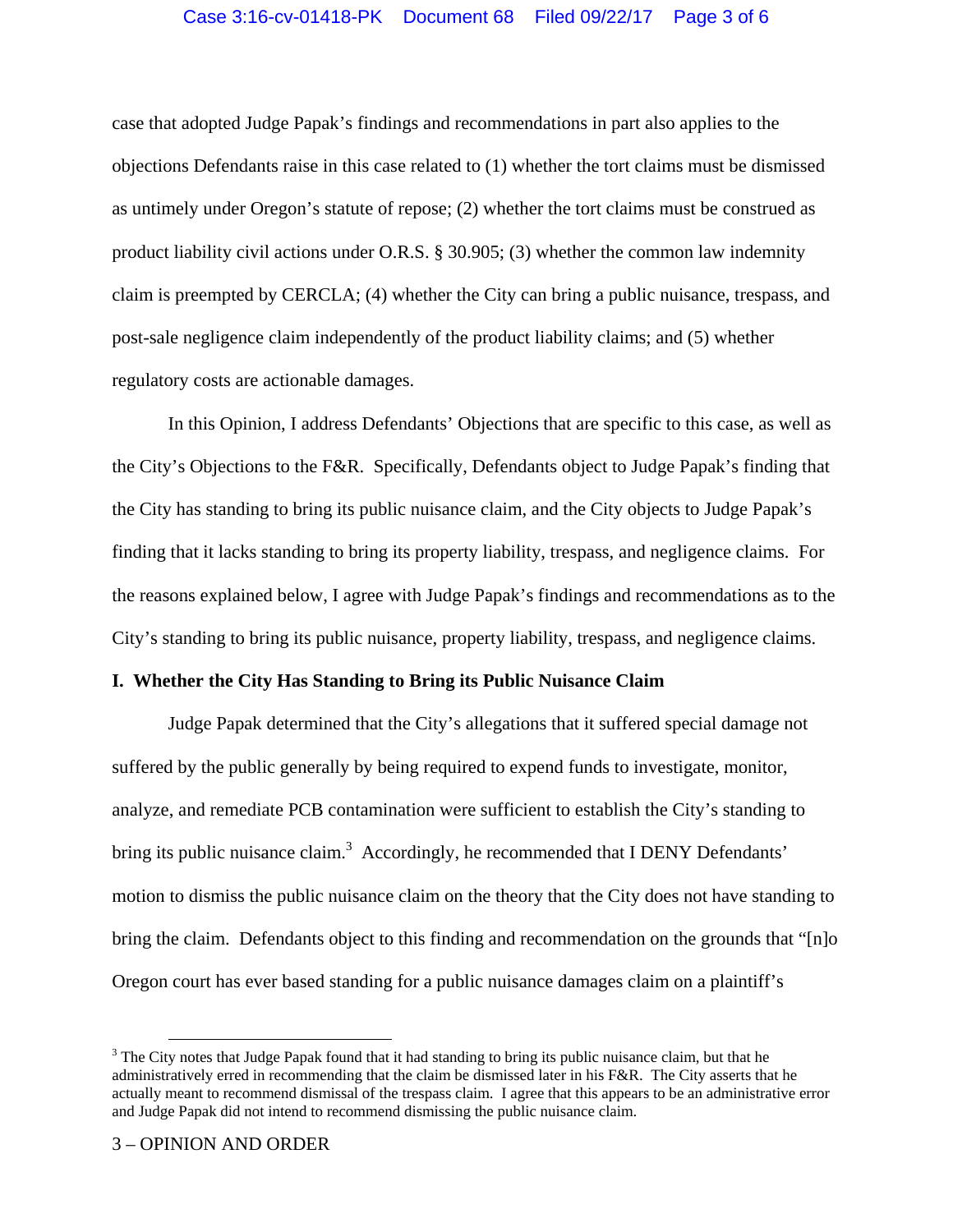### Case 3:16-cv-01418-PK Document 68 Filed 09/22/17 Page 4 of 6

incurrence of costs associated with property *it does not own* and which are not unique at all, but are shared by many other parties." The City argues that property ownership is not required to allege a special injury and that the costs it has incurred and will incur in seeking to remediate PCB damage is a special injury.

In order to have standing to bring a public nuisance claim, the City must establish that it has suffered a special injury that is separate and distinct from that suffered by the general public. *Frady v. Portland Gen. Elec. Co.*, 637 P.2d 1345, 1349 (Or. Ct. App. 1981). Certainly, alleging property damage to the plaintiff's property, such that it interferes with the plaintiff's ability to use and enjoy the property, is sufficient to show a special injury. *Id.* And costs incurred "by engaging in action to determine the extent of [] contamination and the appropriate means of protecting [a plaintiff's property] from the spreading of the contamination" are costs unique to the plaintiff and "are adequate to establish a special injury." *City of Portland v. Boeing Co.*, 179 F. Supp. 2d 1190, 1196 (D. Or. 2001). In other words, the *costs* that a plaintiff incurs in remediating damage are unique to the plaintiff and can constitute a special injury for the purposes of showing standing to bring a public nuisance claim. *Id.* 

Here, I agree with Judge Papak's finding that the City's allegation that it has suffered a special injury by having to expend funds to investigate, monitor, analyze, and remediate PCB contamination is sufficient to establish standing under *Boeing*. Accordingly, Defendants' motion to dismiss the City's public nuisance claim on the theory that the City lacks standing to bring the claim is DENIED.

### **II. The City's Standing to Bring its Product Liability, Trespass, and Nuisance Claims**

Judge Papak recommended that I dismiss the City's product liability, trespass, and nuisance claims for lack of standing because the City failed to allege damage to property that it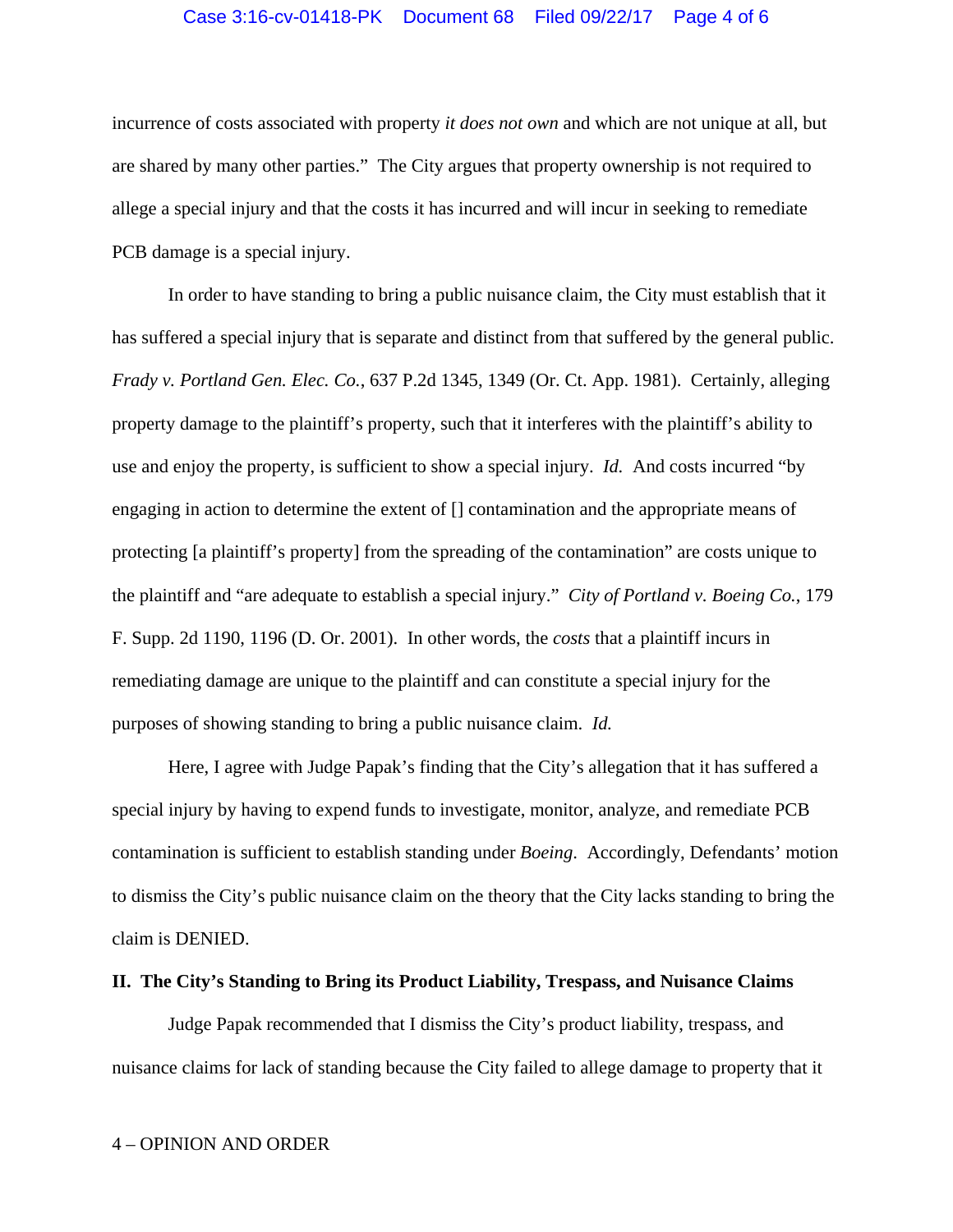#### Case 3:16-cv-01418-PK Document 68 Filed 09/22/17 Page 5 of 6

owns. The City concedes that it did not "expressly" identify itself as the owner of the stormwater and wastewater systems in Portland or of the "Portland Waters." But it argues that its Complaint alleges that those properties are contaminated and refers to them generally as "Portland's property," and it alleges that PCBs have entered its property and trespassed upon its property.

I agree with Judge Papak's findings as they relate to the City's standing to bring its product liability, trespass, and nuisance claims. The City has not sufficiently alleged damage to property it owns. Accordingly, Defendants' motion to dismiss the City's product liability, trespass, and nuisance claims is GRANTED, and the claims are dismissed. Because the City asserts that it can remedy the deficiencies Judge Papak identified, I GRANT leave to amend these claims.

#### **CONCLUSION**

Based on the above analysis, I ADOPT in part and REJECT in part Judge Papak's F&R [59]. I ADOPT Judge Papak's findings and recommendations relating to Defendants' Request for Judicial Notice [33] and Supplemental Request for Judicial Notice [43]. Pursuant to my supplemental analysis in this Opinion, I ADOPT in part Judge Papak's findings and recommendations on Defendants' Motion to Dismiss [32]. Specifically, Defendants' motion to dismiss the City's common-law indemnity and attorney fees claims is GRANTED, and the claims are DISMISSED without prejudice. Defendants' motion to dismiss the City's public nuisance claim is DENIED, and the motion to dismiss the City's trespass, negligence, and product liability claims is GRANTED, with leave to amend. Defendants' motion to dismiss the City's claim for compliance-related damages under the Clean Water Act is DENIED. I